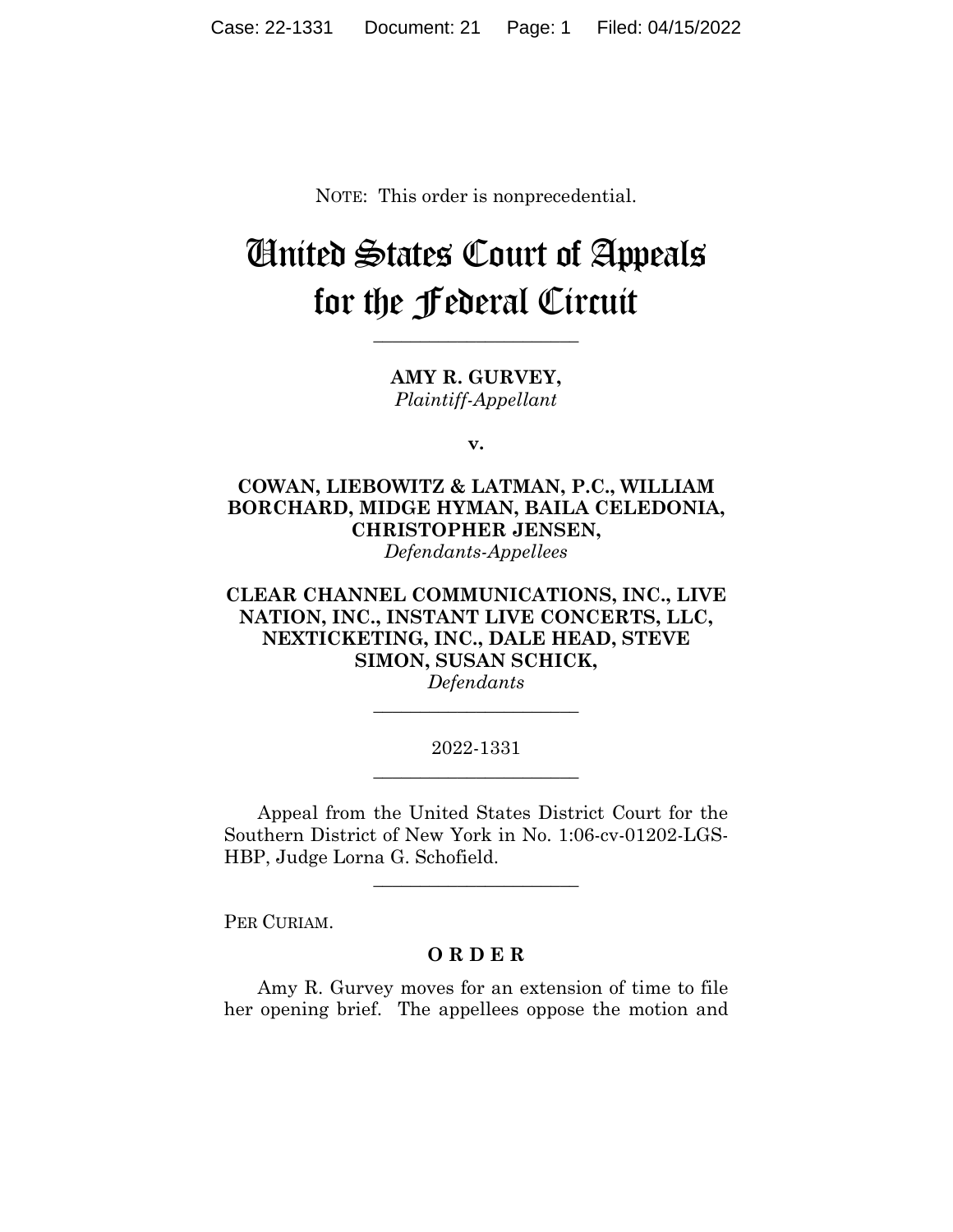## 2 GURVEY v. COWAN, LIEBOWITZ & LATMAN, P.C.

request that the court dismiss the appeal. Ms. Gurvey files a reply in support of the extension of time in which she also opposes dismissal and moves for sanctions.

This is Ms. Gurvey's latest appeal from the underlying suit brought in the United States District Court for the Southern District of New York in which she alleged, inter alia, misappropriation of trade secrets contained in two provisional patent applications and legal malpractice. After the last of Ms. Gurvey's claims was dismissed, she appealed to the United States Court of Appeals for the Second Circuit, which exercised jurisdiction and affirmed. Ms. Gurvey's next appeal sought this court's review of the district court's denial of her motion to vacate. We transferred to the Second Circuit, which subsequently affirmed the district court's decision. Now Ms. Gurvey seeks to appeal to this court from the district court's December 2, 2021, order denying another motion to vacate and denying Ms. Gurvey leave to amend her complaint.

As this court previously informed Ms. Gurvey, the Second Circuit's prior decision that it has jurisdiction over this action constituted the law of the case. While Ms. Gurvey continues to assert that this court has jurisdiction over the appeal under 28 U.S.C.  $\S 1295(a)(1)$ , as we previously explained to Ms. Gurvey, she never amended the complaint to assert infringement of an issued patent that could give rise to a non-frivolous claim arising under the patent laws.\* Subject matter jurisdiction over an appeal in this case therefore lies exclusively with the Second Circuit.

<sup>\*</sup> We also noted in our order transferring the prior appeal that the district court previously denied Ms. Gurvey leave to amend her complaint after the patents issued, and that decision survived the Second Circuit's abuse of discretion review. We lack jurisdiction to review the Second Circuit's decision or to grant leave to amend her complaint.